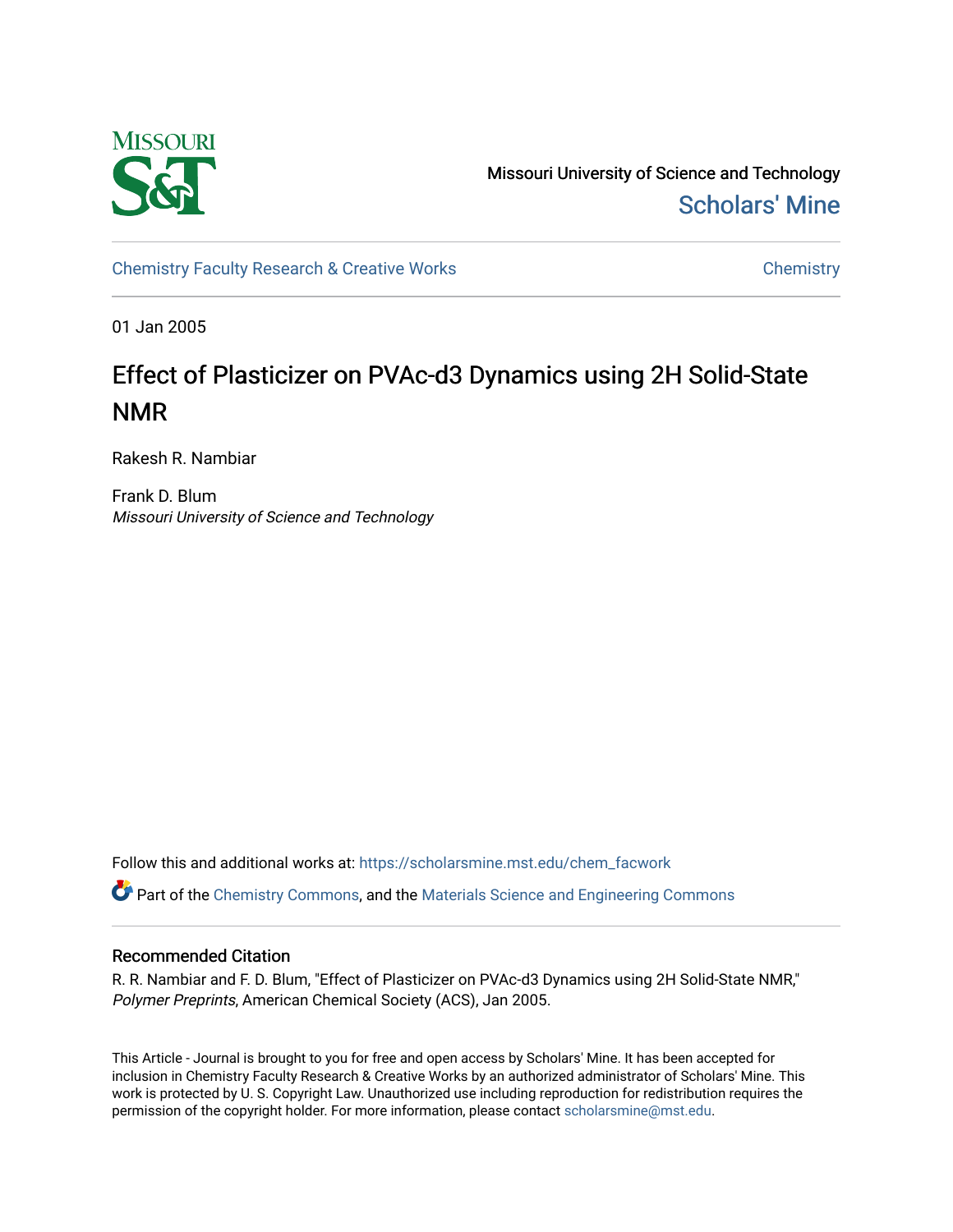# **EFFECT OF PLASTICIZER ON PVAc-d3 DYNAMICS USING <sup>2</sup> H SOLID STATE NMR**

*Rakesh R. Nambiar and Frank D. Blum* 

Department of Chemistry and Materials Research Center University of Missouri-Rolla Rolla, MO 65409-0010

### **Introduction**

Poly(vinyl acetate) (PVAc) is an important polymer for use in many applications due to its various bulk and surface characteristics. The structure of poly(vinyl acetate) results in a relatively low glass transition temperature  $(T_g)$  and makes it important for processing and applications such as paints, adhesives, thin films and surface coatings. Poly(vinyl acetate) can also be easily plasticized, widening its range of applications.

The term "plasticizer" refers to a species that will decrease  $T_g$  of a polymer.<sup>1</sup> Polymer-plasticizer systems have been studied for years and continue to be of current interest. The effects of polymer-plasticizer interactions<sup>2</sup> and plasticizer structure<sup>3</sup> on polymer chain motions have been studied extensively, but there is still much to be learned in this area.

Deuterium NMR is an excellent tool for studying the mobility of polymer chains. In this work, we report the investigation of the effect of plasticizer content on the  $T_g$  of poly(vinyl acetate) using deuterium nuclear magnetic resonance  $(^{2}H NMR)$  spectroscopy. The methyl groups of poly(vinyl acetate) were deuterated in order to probe the mobility of their segments using the <sup>2</sup> H NMR technique. Random orientations of the methyl groups, with respect to a magnetic field, are reflected as a powder pattern in the  ${}^{2}$ H NMR spectrum for segments with little or no motion. Segmental mobility averages the quadrupole couplings and ultimately leads to the collapse of the powder pattern into a single resonance for rubbery polymers when the motion is on the scale of or faster than the interactions.<sup>4</sup>

#### **Experimental**

Vinyl acetate-d3 was prepared via the interchange reaction of acetic acid-d<sub>3</sub> and vinyl propionate. A mixture of  $0.167$  mole of acetic acid-d<sub>3</sub>,  $0.33$ mole of vinyl propionate, 2.4 wt% of mercuric acetate, 0.25 wt% of concentrated sulfuric acid and a trace amount of hydroquinone were stirred in three neck flasks at 85-90 °C for 3-4 h. About 4 wt% of sodium acetate was added after reaction appeared to be complete and then the resultant vinyl acetate-d3 was collected by distillation under reduced pressure. The product was then purified using a spinning band column. The yield was about 45% based on the amount of acetic acid used. The weight percentages of the ingredients were based on the mass of acetic acid used.<sup>5</sup>

Vinyl acetate-d<sub>3</sub> was polymerized in a  $K_2S_2O_8$ /sodium-dodecyl sulfate/water emulsion. The resulting polymer had a molecular mass and polydispersity of 240 kg/mol and 2.2 respectively. The molecular masses were measured using an OPTILAB DSP Interferometer Refractometer and a DAWN EOS Light Scattering Instrument (Wyatt Technology, Santa Barbara), connected to a gel permeation instrument.

The plasticized samples of PVAc-d<sub>3</sub> were prepared by dissolving PVAcd3, dipropylene glycol dibenzoate in acetone and mixing them for 2-3 h with a mechanical shaker. A thin film was cast from this solution on a clean glass slide and allowed to dry for 24 h. The thin film seemed to have a uniform distribution of plasticizer in the polymer. Samples with 5%, 10%, 15%, 20% plasticizer was prepared. A 0% plasticized sample was prepared in the same way as described above except that the plasticizer was not added. PVAc (Scientific Polymer Products,  $M_w$  235.7 kg/mol, polydispersity 2.0) was used for MDSC. The plasticized samples were prepared in the same manner.

The NMR spectra were obtained on a Varian VXR-400/S spectrometer equipped with a wide-line probe (Doty Scientific, Columbia, SC). The  ${}^{2}H$ resonance frequency was  $61.395$  MHz, and the pulse sequence was delay-90 $^0$ τ-90<sup>0</sup>- τ-acquisation. The pulse width was 2.8 μs and τ = 30 μs. The Fourier transformation was started at the top of the echo, and no line broadening was applied to the spectra. The number of scans ranged from 700 to 1000. All of the spectra shown were processed by using the Mestrec software package (Santiago de Compostela University, Spain) and scaled to the same height for easier comparison. The reported  $T_g(NMR)$  was the temperature at which the powder pattern collapsed to form a single narrow peak.

A TA Instruments model 2920 Modulated Differential Scanning Calorimetry (New Castle, DE) was also used for thermal analysis of the plasticized PVAc samples. Two heating scans and one cooling scan were taken from  $-40^{\circ}$ C to 100 °C, at a rate of 2.5 °C/min, modulation amplitude of  $\pm$  0.5 °C and a period of 60 s. The second heating scan was used to determine the glass transition temperature data for the reversing heat flow curves so that all of the samples were subjected to a similar thermal history. The reported  $T_g$ was found by using the maximum of the derivative reversible heat flow peak obtained for each sample.

#### **Results and Discussion**

Quadruple echo NMR spectra for bulk PVAc-d<sub>3</sub> with different plasticizer amounts, were taken as a function of temperature. The spectra of  $\overline{0}$ % plasticized PVAc-d<sub>3</sub> (Figure 1) showed a powder pattern at 40  $^{\circ}$ C with a splitting of 44 kHz between the bases of the two horns. This pattern is similar to that expected for a methyl group undergoing fast motions about its symmetry axis. At these temperatures, the backbone motions in the polymer were slow. As the temperature increased, from 45  $\rm{°C}$  to 80  $\rm{°C}$ , the powder pattern collapsed with a gradual smoothing of the sharp features to a single narrower resonance. It should be noted that the line shapes observed are single component; ie., all the different segments in the sample had more or less the same motion. The collapse of the Pake pattern is indicative of the presence of a backbone motion in the polymer that averaged out the residual quadruple interaction. The collapse occurred between 65 $\degree$ C and 70 $\degree$ C, and was roughly centered at 68 °C for the 0% plasticized sample. Thus, this can be considered as the " $T_g$  (NMR)".



**Figure 1.** <sup>2</sup>H NMR spectra for 0% plasticized bulk PVAc-d<sub>3</sub>